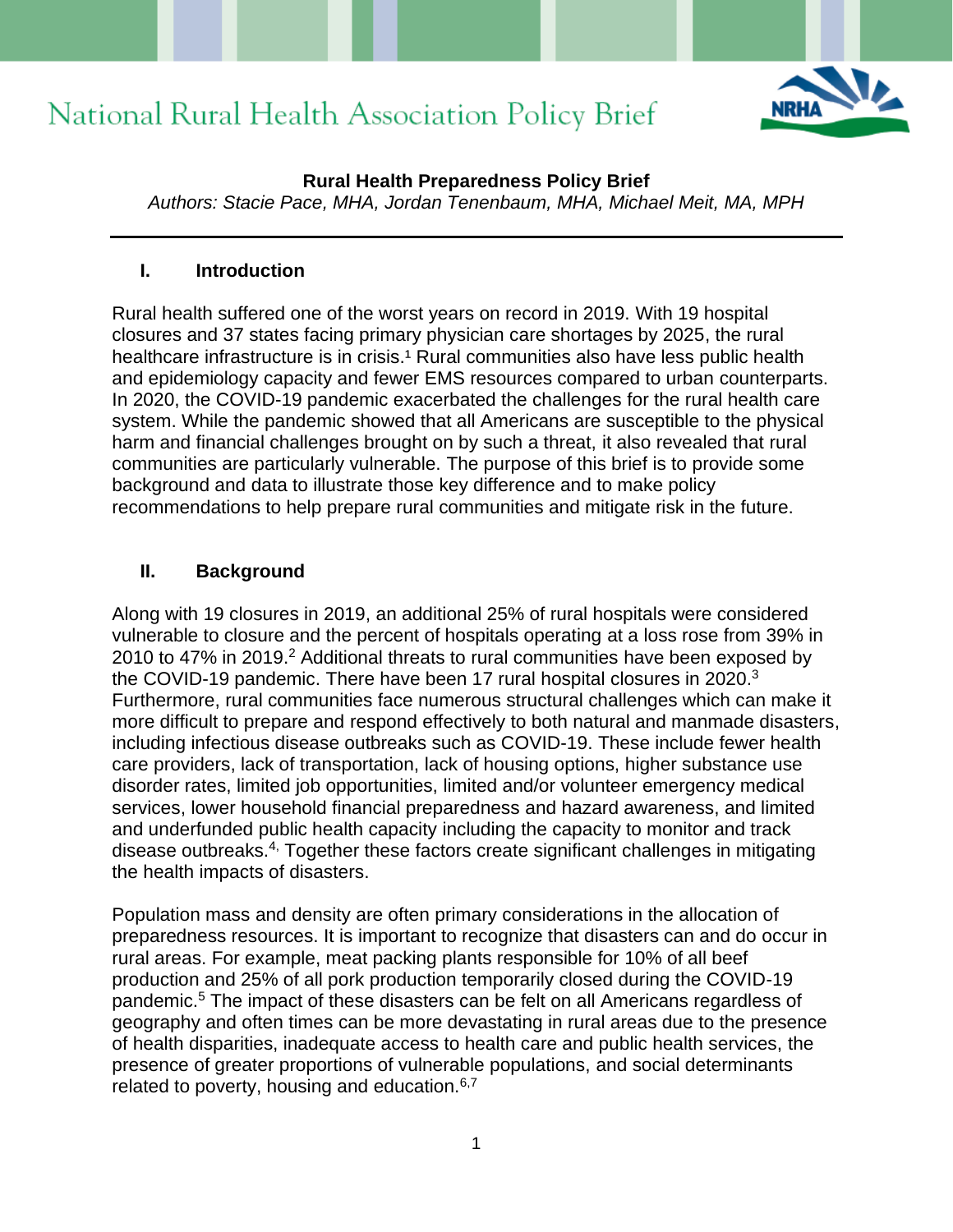

These challenges are further complicated due to the extent to which public health and health care infrastructures are already strained from years of chronic underfunding and from the considerable demands placed on the rural safety net. $8$  Appropriate funding that enables planners and operational personnel to collaborate in developing plans for scenario-based exercises has real potential to predict and mitigate negative outcomes resulting from disasters.<sup>9</sup> Unlike their urban counterparts, rural residents frequently lack adequate access to health care services, and not all rural counties have public health departments or robust transportation networks. For these reasons, flexible, dedicated rural community funding is needed to address rural readiness and to build rural resilience.

### **III. Guiding Principles and Recommendations for Rural Preparedness**

- Offices of Rural Health. There is an ongoing need for agencies such as CDC and FEMA to not only continue their focus on rural health issues, but to expand and formalize this focus through the creation of Offices of Rural Health within the agencies.
- National rural coordination. There is a need for reinvigoration of the White House Rural Council or a central rural agency within the federal government to coordinate all offices focused on rural health.
- Standardization with local control. While all response efforts need to be responsive to local needs, standardized criteria should be in place to ensure consistent response across localities. Funding and requirements need to be flexible enough to allow appropriate solutions according to the local needs, while adhering to evidence based approaches that can be applied across communities.
- Strengthened rural technology infrastructure. The rural public health and health care infrastructures must be strengthened to increase the ability to identify, respond to, and mitigate problems of public health importance. This has implications for workforce training and development, funding allocations, consistent standards across communities, and the use of evidence based approaches to preparedness and response including telehealth, broadband and expanded cellular coverage.
- Improved communication and response. Information pertaining to preparedness and response within the region is critical. A regional health care point of contact should be designated to establish regional partnerships for preparedness and response as needed. A database or listserve should be created for consistent information sharing from federal and/or state (depending on the crisis). Currently there is no consistency across counties, state or federal. There needs to be a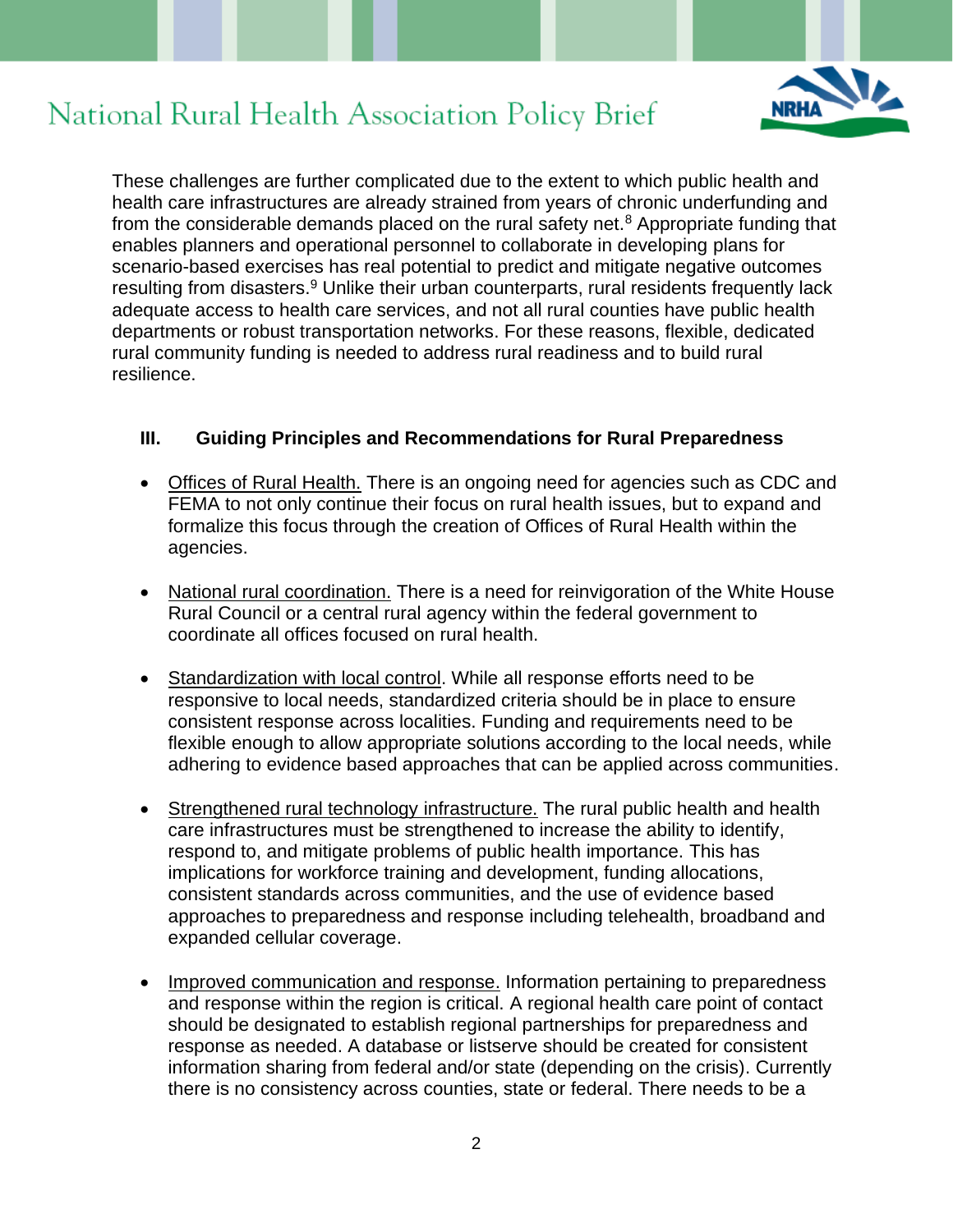way to share information more quickly in order to know how to respond to a disaster or pandemic. While each state or county may choose not to respond in the same manner, the information should be available for them to be able to make the best decision.

- Availability of, and accessibility to health care resources, including medications and vaccines, for individuals exposed, infected, or injured in disaster events must be assured throughout the state in connection with the national strategic stockpile. Local response entities should have a plan in place for communication and distribution.
- Workforce preparedness education. Health professionals, volunteers/ first responders, and the public should receive ongoing preparedness education to better identify, respond to, and prevent the health consequences of disasters. Rural communities should also work with their health care workforce extenders, including retirees, to have a reserve corps available and ready to help when disasters occur to help address disaster related social determinants of health.
- Mental health preparedness education. Disaster Mental Health must be included as part of a comprehensive strategy of preparedness response in every rural community. Practices such as cognitive behavioral therapy as well as psychological first aid should be explored.<sup>10</sup> If rural providers are to be "safety net" providers, a local "minimal services" should be established and guaranteed to local patients. Then these local services should be provided with appropriate reimbursement.
- The response to disasters in rural communities will require a coordinated effort for planning, funding, and scenario-based exercise training purposes. No one entity can be expected to absorb the costs of disaster preparedness alone. Emergency response is a government responsibility and all response entities need to be properly reimbursed for expenses incurred during a response effort.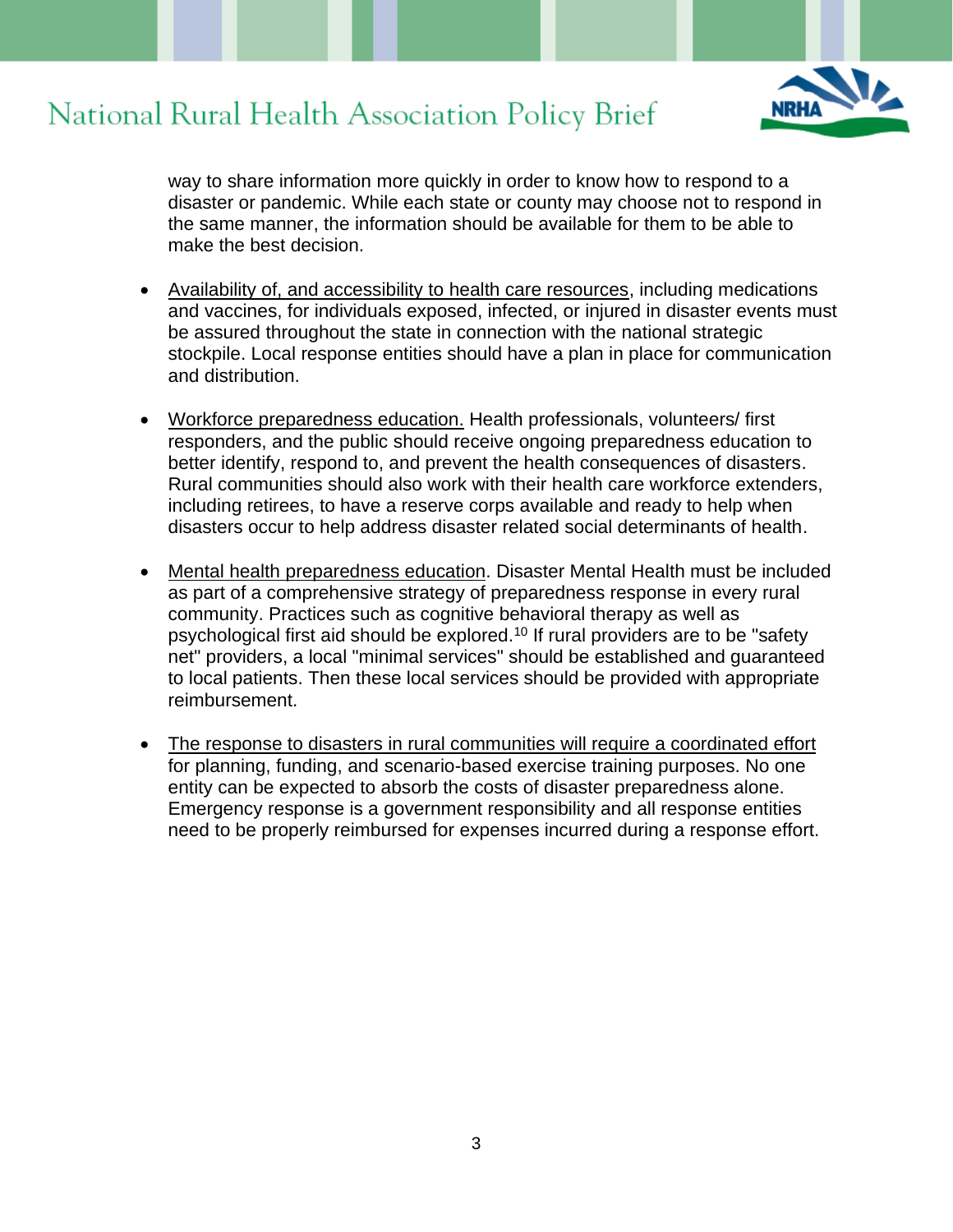

### **Reference List**

- 1. HRSA Health Workforce (November 2016). State-Level Projections of Supply and Demand for Primary Care Practitioners: 2013-2025. Retrieved from: [https://bhw.hrsa.gov/sites/default/files/bhw/health-workforce](https://bhw.hrsa.gov/sites/default/files/bhw/health-workforce-analysis/research/projections/primary-care-state-projections2013-2025.pdf)[analysis/research/projections/primary-care-state-projections2013-2025.pdf](https://bhw.hrsa.gov/sites/default/files/bhw/health-workforce-analysis/research/projections/primary-care-state-projections2013-2025.pdf)
- 2. The Chartis Center for Rural Health (2020). Retrieved from: [https://www.ivantageindex.com/wp](https://www.ivantageindex.com/wp-content/uploads/2020/02/CCRH_Vulnerability-Research_FiNAL-02.14.20.pdf)[content/uploads/2020/02/CCRH\\_Vulnerability-Research\\_FiNAL-02.14.20.pdf](https://www.ivantageindex.com/wp-content/uploads/2020/02/CCRH_Vulnerability-Research_FiNAL-02.14.20.pdf)
- 3. UNC The Cecil G. Sheps Center For Health Services Research. Retrieved from: [https://www.shepscenter.unc.edu/programs-projects/rural-health/rural-hospital](https://www.shepscenter.unc.edu/programs-projects/rural-health/rural-hospital-closures/)[closures/](https://www.shepscenter.unc.edu/programs-projects/rural-health/rural-hospital-closures/)
- 4. FEMA. 2018 National Household Survey Results: Preparedness in America. Retrieved from: https://www.fema.gov/about/openfema/data-sets/nationalhousehold-survey
- 5. CNBC.com (April 23, 2020). Meatpacking union says 25% of US pork production hit by coronavirus closures. Retrieved from: https://www.cnbc.com/2020/04/23/meatpacking-union-says-25percent-of-uspork-production-hit-by-coronavirus-closures.html
- 6. Hoffman, A., Holmes, M., (August 2017). Regional Differences in Rural and Urban Mortality Trends. Retrieved from: [https://www.shepscenter.unc.edu/wp](https://www.shepscenter.unc.edu/wp-content/uploads/dlm_uploads/2017/08/Regional-Differences-in-Urban-and-Rural-Mortality-Trends.pdf)[content/uploads/dlm\\_uploads/2017/08/Regional-Differences-in-Urban-and-Rural-](https://www.shepscenter.unc.edu/wp-content/uploads/dlm_uploads/2017/08/Regional-Differences-in-Urban-and-Rural-Mortality-Trends.pdf)[Mortality-Trends.pdf](https://www.shepscenter.unc.edu/wp-content/uploads/dlm_uploads/2017/08/Regional-Differences-in-Urban-and-Rural-Mortality-Trends.pdf)
- 7. RHIhub. Rural Health Disparities. Retrieved from: [https://www.ruralhealthinfo.org/topics/rural-health](https://www.ruralhealthinfo.org/topics/rural-health-disparities#:~:text=Percentage%20of%20Excess%20%28or%20Potentially%20Preventable%29%20Deaths%20for,%20%2030.9%25%20%202%20more%20rows%20)[disparities#:~:text=Percentage%20of%20Excess%20%28or%20Potentially%20P](https://www.ruralhealthinfo.org/topics/rural-health-disparities#:~:text=Percentage%20of%20Excess%20%28or%20Potentially%20Preventable%29%20Deaths%20for,%20%2030.9%25%20%202%20more%20rows%20) [reventable%29%20Deaths%20for,%20%2030.9%25%20%202%20more%20row](https://www.ruralhealthinfo.org/topics/rural-health-disparities#:~:text=Percentage%20of%20Excess%20%28or%20Potentially%20Preventable%29%20Deaths%20for,%20%2030.9%25%20%202%20more%20rows%20) [s%20](https://www.ruralhealthinfo.org/topics/rural-health-disparities#:~:text=Percentage%20of%20Excess%20%28or%20Potentially%20Preventable%29%20Deaths%20for,%20%2030.9%25%20%202%20more%20rows%20)
- 8. Leider, J.P., PhD, Meit, M., MPH, MA, McCullough, J.M., PhD, MPH, Resnick, B. DrPH, Dekker, D. PhD, Alfonso, Y.N.m MS, and Bishai, D. MD, PhD. (September 2020). PDF. State of Rural Public Health: Enduring Needs in a New Decade. AJPH Rural Health. Retrieved from: https://ajph.aphapublications.org/doi/full/10.2105/AJPH.2020.305728
- 9. Beriwal, M. (January 2006). IEM. Preparing for a Catastrophe: The Hurricane Pam Exercise. Statement before the Senate Homeland Security and